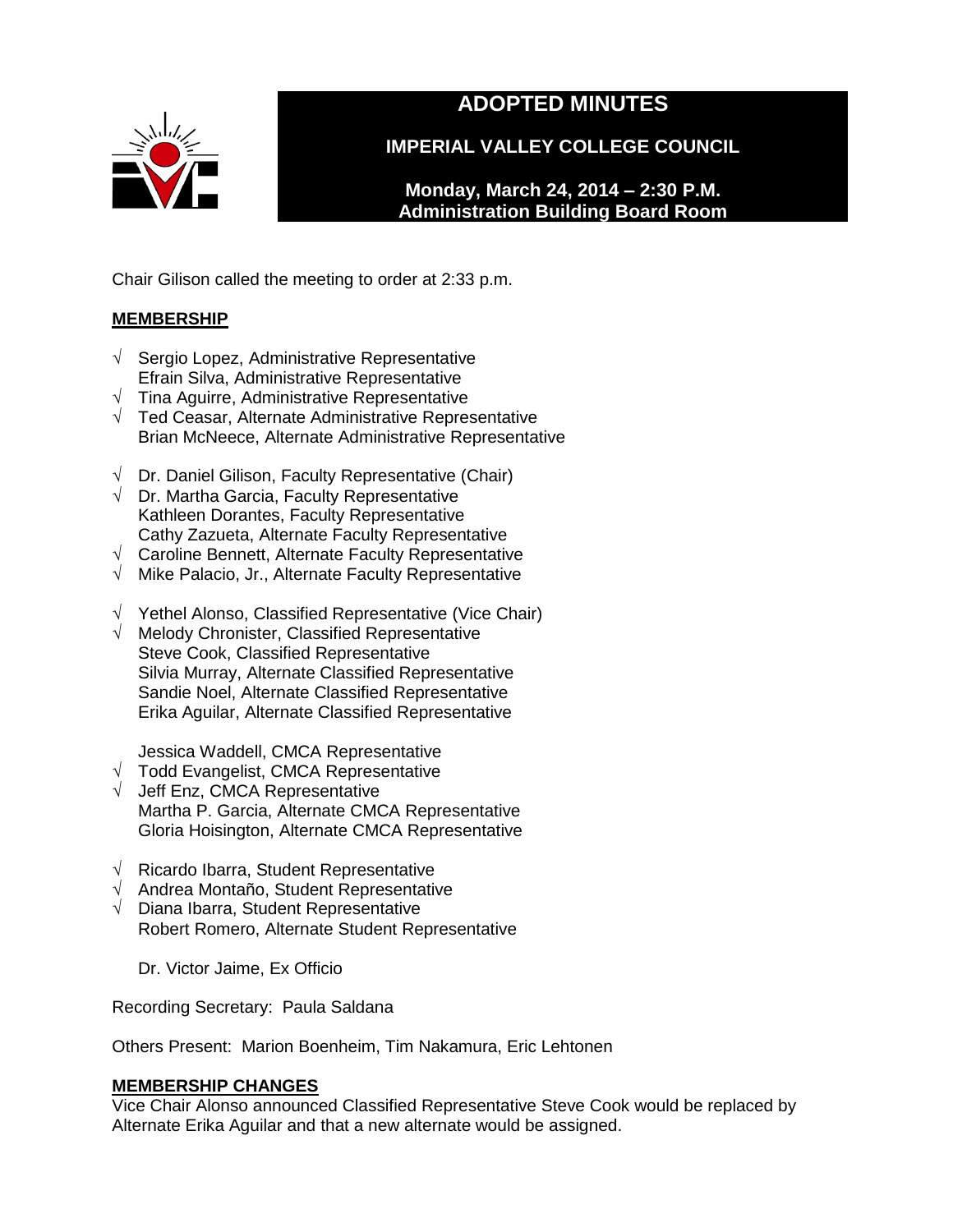Student Representative Diana Ibarra announced Emily Blancarte would be replacing Robert Romero, as the new Alternate Student Representative.

#### **PUBLIC COMMENT**

There was no public comment.

#### **APPROVAL OF MINUTES DATED MARCH 10, 2014**

M/S/C Chronister/Garcia to approve the minutes dated March 10, 2014.

#### **Motion carried.**

#### **AREA REPORTS/UPDATES**

#### **College Council Report – Daniel Gilison**

Chair Gilison reported as follows:

 He and Vice Chair Alonso met with Kathy Berry, Acting President, to discuss agenda items for the College Council, including the action item on today's agenda.

#### **Measure J and L Report – John Lau**

Chair Gilison stated VP Lau would not be attending today's meeting; he reported on VP Lau's behalf as follows:

- TRANS for \$4.7 million was taken.
- Sold \$16.5 million in bonds to refinance the BAN that was due; payback rate was at 2.2%.
- Ribbon-cutting ceremony for new CTE buildings will be held on May  $1<sup>st</sup>$ ; all are invited.

#### **Program Review Update – Ted Ceasar**

Dean Ceasar reported as follows:

- There are still programs in the process of completing Program Reviews.
- Program Reviews will be going to Resource Committees to start prioritizing.

#### **Budget Update/Financial – John Lau**

Chair Gilison stated VP Lau would not be attending today's meeting; however he reported on his behalf as follows:

- Budget instructions have been emailed to staff.
- Budget due date is March  $28<sup>th</sup>$ .

#### **ASG President Update – Ricardo Ibarra**

ASG Representative Ricardo Ibarra reported as follows:

- Women's history month Celebration was held on Thursday, March  $20^{th}$ ; guest speaker was Trustee Juanita Salas.
- Cesar Chavez celebration scheduled on Thursday, March  $27^{th}$ ; the campus community is invited.

#### **President's Update – Victor Jaime**

President Jaime was not present at the meeting; no report was provided.

#### **SUB-COMMITTEE REPORTS**

#### **Competitive Athletics Committee – Jim Mecate**

Eric Lehtonen reported as follows:

- The committee met on March  $12<sup>th</sup>$ .
- Discussion focused on creating a priority list for capital expenditures; the list included 12 items ranging from \$3,000 to \$800,000. The items were rated in terms of priority and submitted to Chair Mecate, the results of which are still pending.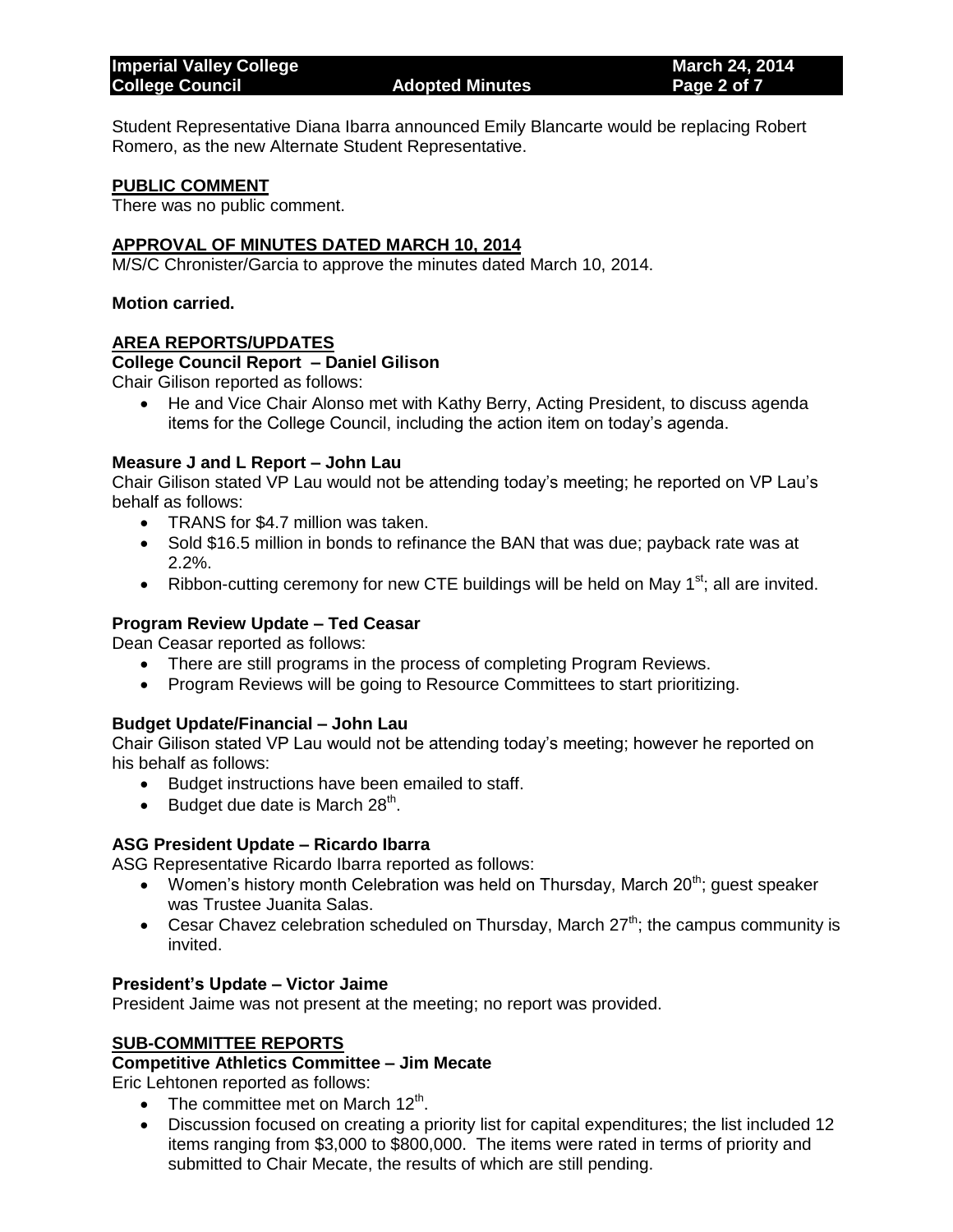- He stated high on the list of expenditures was a new part needed for the ice machine, the cost of which is \$4,000. He stated the ice machine benefits all sports programs, as it is used to provide ice for injuries sustained by athletes.
- The next meeting is scheduled on April  $9<sup>th</sup>$ ; he would be unable to attend that meeting and is looking for a substitute.

Dean Lopez commented the part for the ice machine had been purchased.

#### **Environmental Health & Safety Committee – Tim Nakamura**

Director Nakamura reported as follows:

 The committee would be meeting tomorrow in the Arts/Letters Conference Room in Building 2700. He would be sending a reminder email today with details regarding the meeting.

#### **Facilities and Environmental Improvement Committee – Jeff Enz**

Director Enz reported as follows:

- The committee would be meeting on Friday.
- Discussion would be focused on the art and other facility enhancements which includes beautifying the campus using student art.
- Future discussion topics would include parking needs; naming rights for buildings/benches.

Discussion ensued regarding some of the proposed art projects for the art gallery, the 1600, 1700 and 2700 buildings.

#### **Public Relations & Marketing Committee – Mike Nicholas**

Mike Nicholas was not present at the meeting; Vice Chair Alonso stated the committee would be meeting on Thursday.

### **Student Affairs Committee – Sergio Lopez**

Dean Lopez reported as follows:

The next committee meeting is scheduled for the first week in April.

#### **Campus Hour and Professional Development Committee – Tina Aguirre**

Dean Aguirre reported as follows:

- The committee met last week.
- The Professional Development Plan is close to being finalized; the committee would be voting on it at its next meeting in April.
- A student survey has been created regarding student needs; the survey will be reviewed by the committee members for input.
- Discussed the implementation of a new service ticket process for entering calendar events and requests for facilities. The purpose would be to centralize all ticket requests relating to the calendar or use of facilities.

### **OTHER COMMITTEE REPORTS**

**Academic Senate – Daniel Gilison**

Chair Gilison reported as follows:

 The Academic Senate had two action items at its last meeting, both of which were second readings for 1) The job description for faculty coordinator positions; and 2) faculty service obligations dealing with faculty serving on committees. Both resolutions were approved and forwarded to the union for negotiations.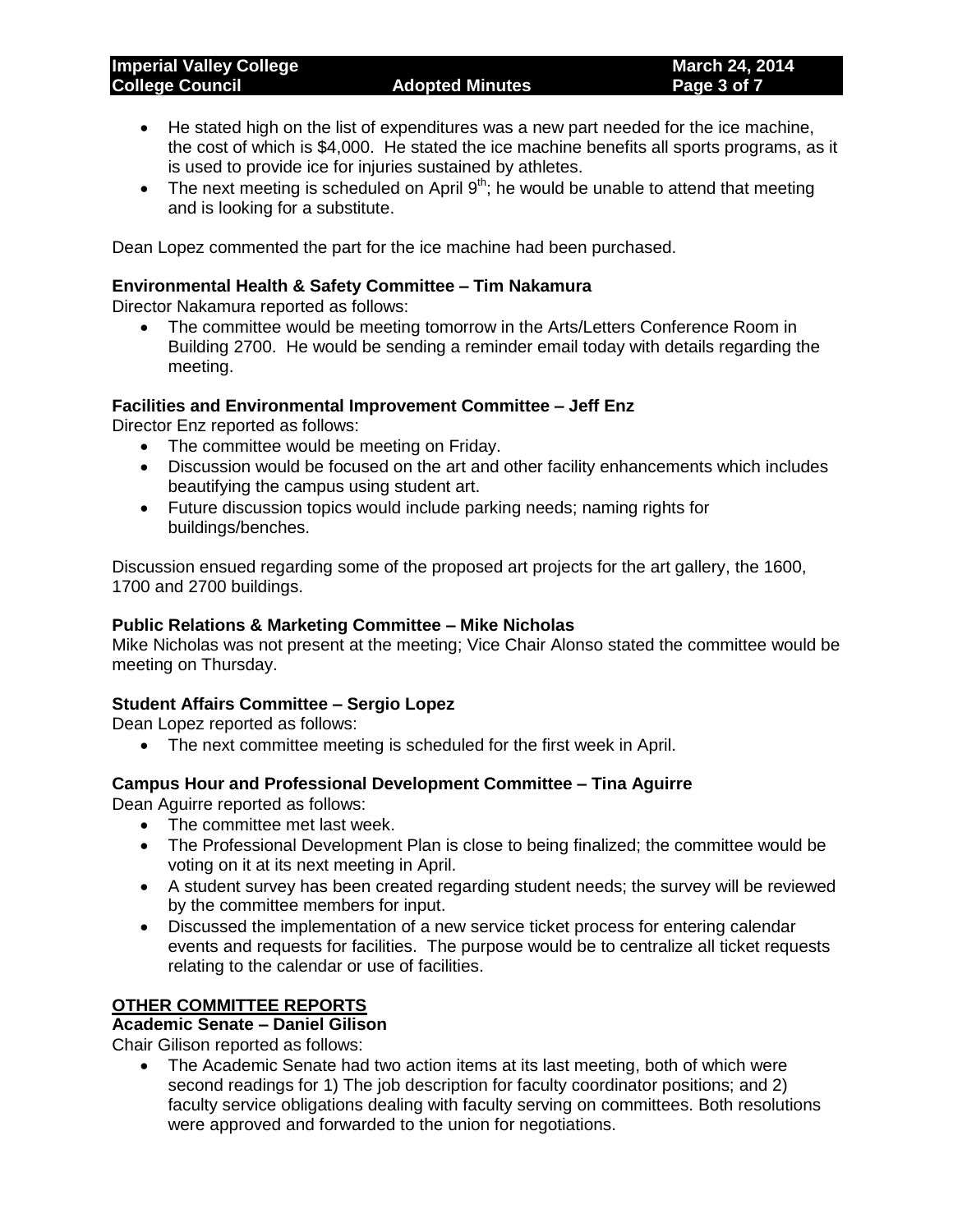#### **Budget and Fiscal Planning Committee – Martha Garcia**

Member Garcia reported as follows:

- The committee has not met since the last report.
- The Budget and Planning Calendar has been uploaded onto the IVC website under the Budget and Fiscal Planning section.

### **Technology Planning Committee – Jeff Enz**

Jeff Enz reported as follows:

- At its last meeting the committee discussed the recent failure of an overhead projector in the 2700 building and the costs associated with replacing it and other overhead projectors as they begin to fail.
- The cost to replace the overhead document cameras is approximately \$3,000 per camera.
- An option would be to replace the overhead document cameras with tabletop document cameras such as the ELMO, which has a cost of approximately \$600 per camera. It was pointed out that this option would be a problem in the wet and dry labs due to chemical spills which would cause damage to the cameras.
- The committee proposed the following recommendation and would vote on it at its next meeting:
	- $\circ$  As document cameras begin to fail, the Technology Planning Committee will use the following criteria for replacement of AV document cameras: cost, functionality and academic need.

### **Accreditation/CART Committee – Kathy Berry**

VP Berry was not present at the meeting; Dean Aguirre reported as follows:

- The Accreditation Follow-Up report was mailed and received by the ACCJC.
- The ACCJC team would be here on April  $14<sup>th</sup>$  to conduct on-site visit with two surveyors.

### **Staffing Committee – Marion Boenheim**

Consultant Boenheim reported as follows:

- The Board Policies relating to Chapter 7 would be presented to the Board of Trustees for review at its next meeting. She submitted a draft copy of said policies to the College Council recording secretary.
- In the process of completing the matrix which defines and categorizes each position, including a special request to hire form.
- The policy for individuals with disabilities and disabled veterans has been drafted as a requirement of the EEO policy.
- Have touched base with CSEA regarding the summer work schedule.
- The Insurance Committee will be meeting on April  $1<sup>st</sup>$  at noon in the Board Room.
- A letter will be going out to community organizations relating to job recruitment and referrals from the community.
- Would be meeting with Equivalency Committee regarding new forms created by Chair Mary Jo Wainwright.
- The committee welcomes any input from the campus community regarding job recruitment ideas.

Draft copies of the Chapter 7 Board Policies, matrix, and policy for individuals with disabilities and disabled veterans were submitted to the College Council recording secretary.

### **START Committee – Martha Garcia**

Member Garcia reported as follows: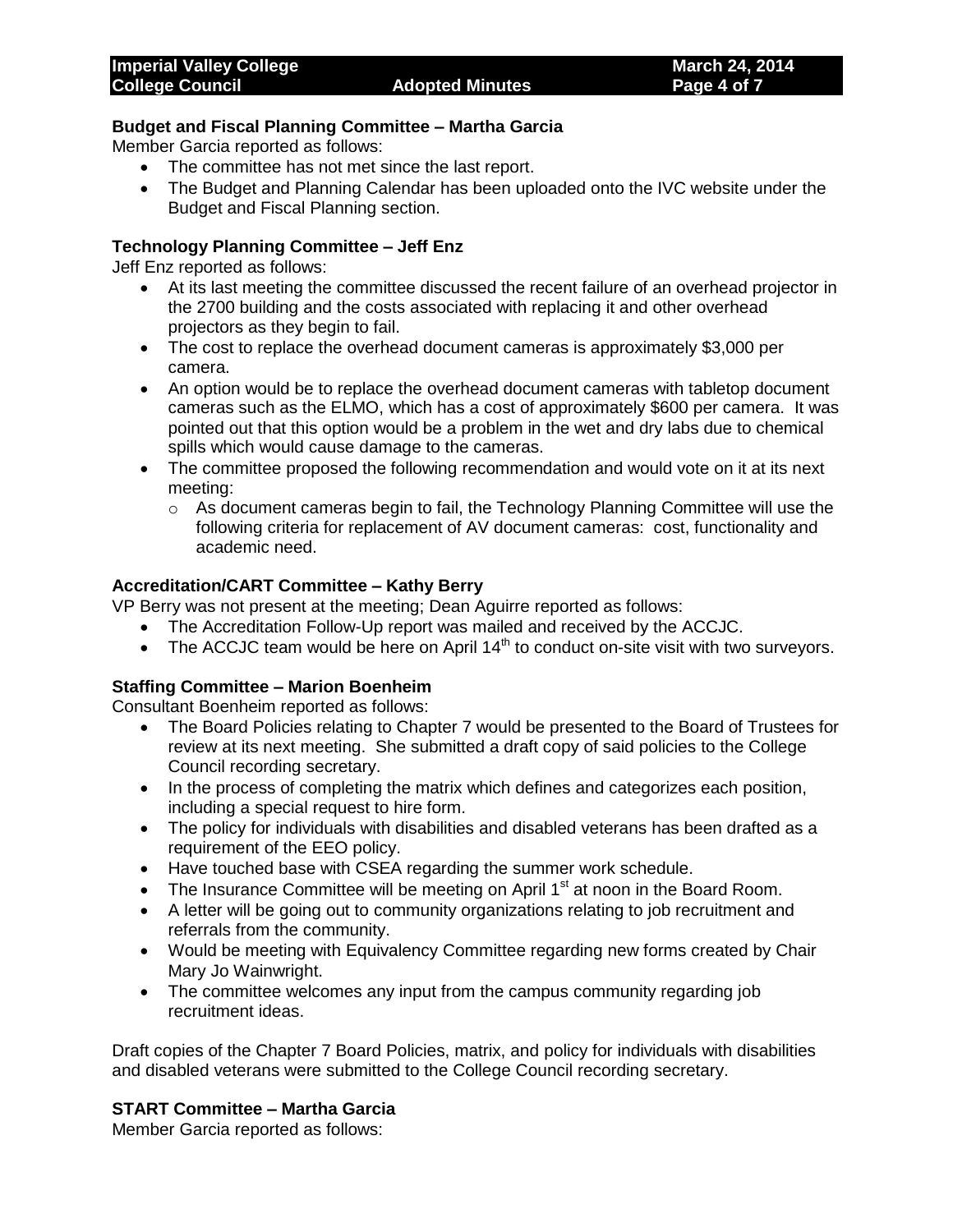- She provided a report to the Board of Trustees on March 19<sup>th</sup>, showing the correlation between the ACCJC special report and the FCMAT report, and the progress made to date.
- She clarified that the wording in the presentation was not her personal opinion, but that of the ACCJC and FCMAT.
- Any questions or requests for the PowerPoint presentation should be directed to her attention.

## **DISCUSSION AND INFORMATION ITEMS**

## **1. Subcommittee Update – Daniel Gilison**

Chair Gilison presented the following information:

- He previously emailed subcommittee chairs, including Dr. Jaime, requesting that the websites be updated by today's meeting.
- A follow-up email was sent today to the chairs, providing a status on each of the committee websites, and requesting that they be updated by March  $31<sup>st</sup>$ .
- $\bullet$  Emphasized that websites must be updated by the ACCJC site visit on April 14<sup>th</sup>.

## **2. ACCJC Special Report Presentation – Kathy Berry**

VP Berry was not present at the meeting; Dean Aguirre presented a PowerPoint entitled ACCJC Special Report due to Financial Review:

- The Special Report is specific to the college's finances;
- The purpose of the Special Report is to provide information and evidence relating to the college's compliance with Accreditation Standards III.D.1, III.D.2, III.D.3, and III.D.4.
- Specifics that must be addressed:
	- o High Permanent Fixed Costs: Classified Staff
	- o High Permanent Fixed Costs: Enrollment Management
	- o High Permanent Fixed Costs: Faculty
	- o High Permanent Fixed Costs: Child Development Center Fund
	- o High Permanent Fixed Costs: Categorical Programs
	- o Declining Revenues: Reserves
	- o Declining Revenues: Enrollment (FTES)
- The report is due on April  $15<sup>th</sup>$ ; the day after the on-site follow-up visit.
- The ACCJC will review both the Follow-Up Report and the Special Report collectively, and make a determination at its meeting in June 2014.

### **3. Sharepoint Presentation – Jeff Enz**

Director Enz provided a demonstration of Sharepoint (sharepoint.imperial.edu) and highlighted the main features and the advantages over Dropbox:

- File and data sharing
- Discussion groups
- Publish and share calendars
- Everything is permissions based
- Tighter security controls
- Assignment of tasks limited to one person per task
- Accessible from any location
- Ability to download app to a cell phone and tablet

Director Enz stated anyone interested in having a Sharepoint page, may request one by submitting a service ticket to IT. Hands-on training would be provided by IT.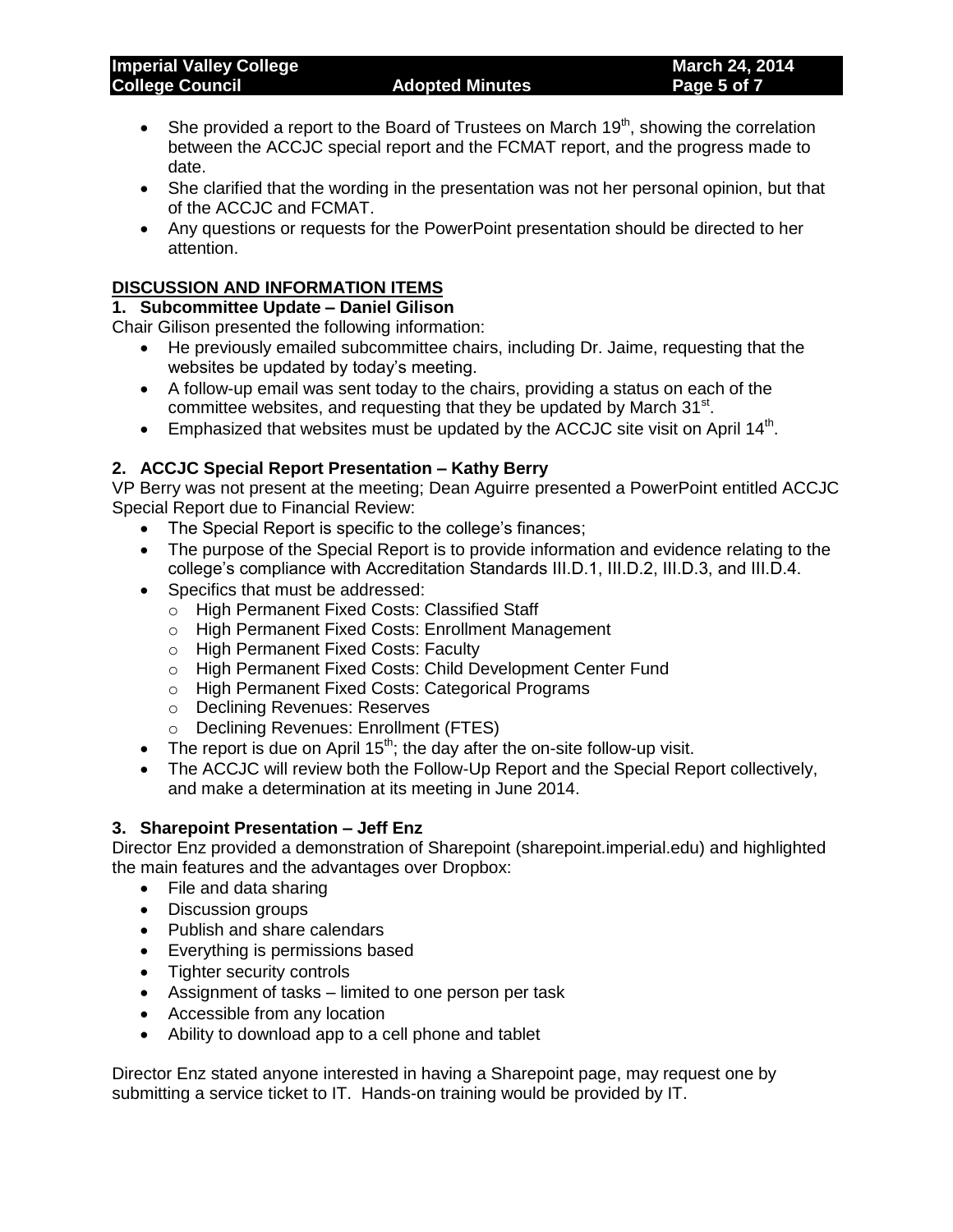#### **4. Technology – Equipment Replacement – Jeff Enz**

Director Enz stated this item had been discussed under the Technology Planning Committee report.

## **5. Phone number for calling security – Jeff Enz**

Director Enz presented the following information:

- Announced that campus security can now be reached from any classroom telephone, or campus Shoretel telephone, by dialing 1111.
- Any input and/or issues regarding the new number, may be directed to IT.

Director Nakamura stated that flyers with the new 1111 number would be posted at each telephone site.

## **ACTION ITEMS**

## **1. College Council bylaws update (Attachment B) – Daniel Gilison**

M/S/C Alonso/Chronister to approve the updated College Council Standing Rules.

Discussion:

Chair Gilison reminded the Council that the changes to the Standing Rules came about as a result of meetings held amongst him, Vice Chair Alonso, Eric Lehtonen, Michael Heumann, President Jaime, Todd Finnell, Kathy Berry, Ted Ceasar and John Lau for the purpose of improving and empowering the College Council. Thus, an ad-hoc committee was created for this purpose, which consisted of himself, Vice Chair Alonso, Members Chronister and Ibarra.

Chair Gilison highlighted the changes to the Standing Rules, which would be effective next academic year, as follows:

- College Council meetings would be held on the last Monday of the month.
- The membership remained the same with three permanent members from each of the five areas (Faculty, Classified, Classified Managers/Classified Confidentials, Associated Student Government, and Administrators). The difference being with the three groups below:
	- o Faculty one member being the Academic Senate President or designee
	- o CSEA one member being the CSEA President or designee
	- o ASG one member being the ASG President or designee
- The creation of an Agenda Committee, which would consist of the following members:
	- o The Academic Senate President or designee
	- o The CSEA president or designee
	- o The ASG President or designee
	- o One member from CMCA
	- o The Superintendent/President of the college
	- o The recording secretary

Chair Gilison stated the creation of an Agenda Committee ensures that members from all areas bring items and issues that need to be discussed or voted on to the College Council agenda.

Chair Gilison clarified the members on the Agenda Committee must be current members of the College Council.

Consultant Boenheim inquired as to the President's membership status in the College Council.